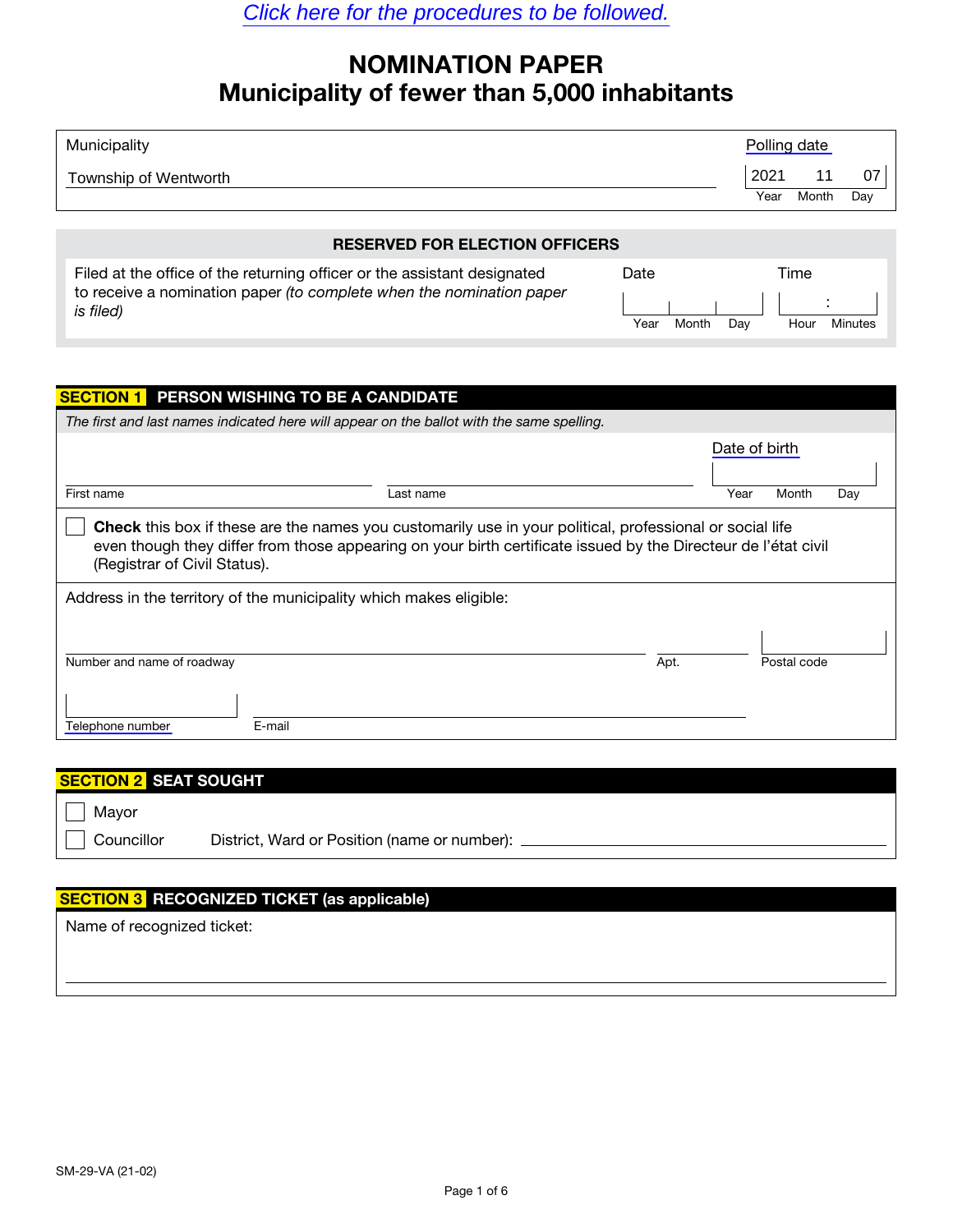| SECTION 4 DOCUMENT SERVING AS A LETTER AND CERTIFYING THE CANDIDACY FOR A RECOGNIZED TICKET                                                     |
|-------------------------------------------------------------------------------------------------------------------------------------------------|
|                                                                                                                                                 |
| First and last name                                                                                                                             |
| leader of the recognized ticket, hereby certify that ___________________________<br>First and last name of the person wishing to be a candidate |
| is our ticket's designated candidate for the seat indicated in section 2.                                                                       |
| Signature                                                                                                                                       |
|                                                                                                                                                 |

| <b>SECTION 5 CANDIDATE'S DECLARATION UNDER OATH</b>                                                                                                                                                                  |  |  |  |  |
|----------------------------------------------------------------------------------------------------------------------------------------------------------------------------------------------------------------------|--|--|--|--|
| I hereby declare under oath that:                                                                                                                                                                                    |  |  |  |  |
| I meet the eligibility conditions as set out by section 61 of the Act respecting elections and referendums<br><i>in municipalities.</i>                                                                              |  |  |  |  |
| I do not fall within any of the ineligibility categories listed in sections 62 to 67 of the Act.                                                                                                                     |  |  |  |  |
| Sections 61 to 67 of the Act, are reproduced at the end of this form.                                                                                                                                                |  |  |  |  |
| Signature of the person wishing to be a candidate: ____<br>Signature<br>at<br>Declared under oath before me on<br>Month<br>Year<br>Dav<br>Place<br>Signature of the person authorized to receive the oath:<br>Title: |  |  |  |  |
| Signature                                                                                                                                                                                                            |  |  |  |  |

# SECTION 6 PERSON DESIGNATED TO COLLECT SUPPORTING SIGNATURES Complete this section if the candidate designates another person to collect supporting signatures. I designate the following person to collect signatures in support of my candidacy: First and last name Address: Number and name of roadway **Apt.** Apt. Municipality **Apt.** Municipality **Postal code** Signature of the person wishing to be a candidate: **Signature**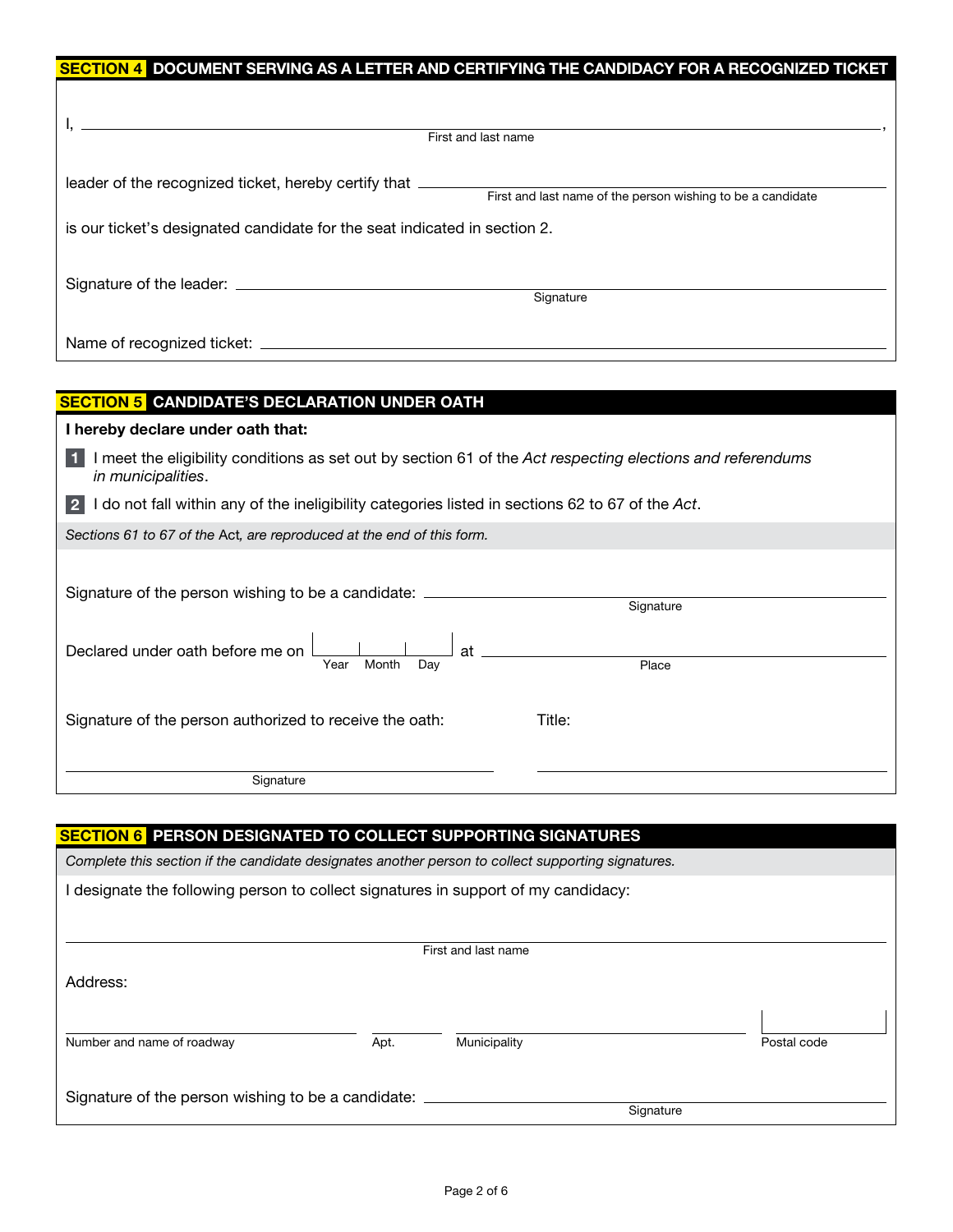| <b>SECTION 7 SUPPORTING SIGNATURES</b> |                                                               |                                                                                  |                  |  |  |  |  |
|----------------------------------------|---------------------------------------------------------------|----------------------------------------------------------------------------------|------------------|--|--|--|--|
|                                        | We, electors of Township of Wentworth<br>Name of municipality |                                                                                  |                  |  |  |  |  |
|                                        |                                                               |                                                                                  |                  |  |  |  |  |
|                                        | hereby support the candidacy of ________                      | First and last name of the person wishing to be a candidate                      |                  |  |  |  |  |
|                                        | for the seat of:<br>Mayor                                     |                                                                                  |                  |  |  |  |  |
|                                        | Councillor                                                    | District, Ward or Position (name or number): ___________________________________ |                  |  |  |  |  |
|                                        | In witness whereof, we signed this nomination paper.          |                                                                                  |                  |  |  |  |  |
|                                        | <b>Address</b>                                                |                                                                                  |                  |  |  |  |  |
| $\#$                                   | <b>First and last name</b><br>(Please print)                  | (As it appears on the municipal<br>.<br>list of electors)                        | <b>Signature</b> |  |  |  |  |
| 1                                      |                                                               |                                                                                  |                  |  |  |  |  |
| $\overline{2}$                         |                                                               |                                                                                  |                  |  |  |  |  |
| $\mathbf{3}$                           |                                                               |                                                                                  |                  |  |  |  |  |
| 4                                      |                                                               |                                                                                  |                  |  |  |  |  |
| $5\phantom{1}$                         |                                                               |                                                                                  |                  |  |  |  |  |
| $6\phantom{1}$                         |                                                               |                                                                                  |                  |  |  |  |  |
| $\overline{7}$                         |                                                               |                                                                                  |                  |  |  |  |  |
| 8                                      |                                                               |                                                                                  |                  |  |  |  |  |
| 9                                      |                                                               |                                                                                  |                  |  |  |  |  |
| 10                                     |                                                               |                                                                                  |                  |  |  |  |  |
| 11                                     |                                                               |                                                                                  |                  |  |  |  |  |
| 12                                     |                                                               |                                                                                  |                  |  |  |  |  |
| 13                                     |                                                               |                                                                                  |                  |  |  |  |  |
| 14                                     |                                                               |                                                                                  |                  |  |  |  |  |
| 15                                     |                                                               |                                                                                  |                  |  |  |  |  |
| 16                                     |                                                               |                                                                                  |                  |  |  |  |  |
| $17$                                   |                                                               |                                                                                  |                  |  |  |  |  |
| 18                                     |                                                               |                                                                                  |                  |  |  |  |  |
| 19                                     |                                                               |                                                                                  |                  |  |  |  |  |
| 20                                     |                                                               |                                                                                  |                  |  |  |  |  |
| 21                                     |                                                               |                                                                                  |                  |  |  |  |  |
| 22                                     |                                                               |                                                                                  |                  |  |  |  |  |
| 23                                     |                                                               |                                                                                  |                  |  |  |  |  |
| 24                                     |                                                               |                                                                                  |                  |  |  |  |  |
| 25                                     |                                                               |                                                                                  |                  |  |  |  |  |

(Use additional sheets if required.)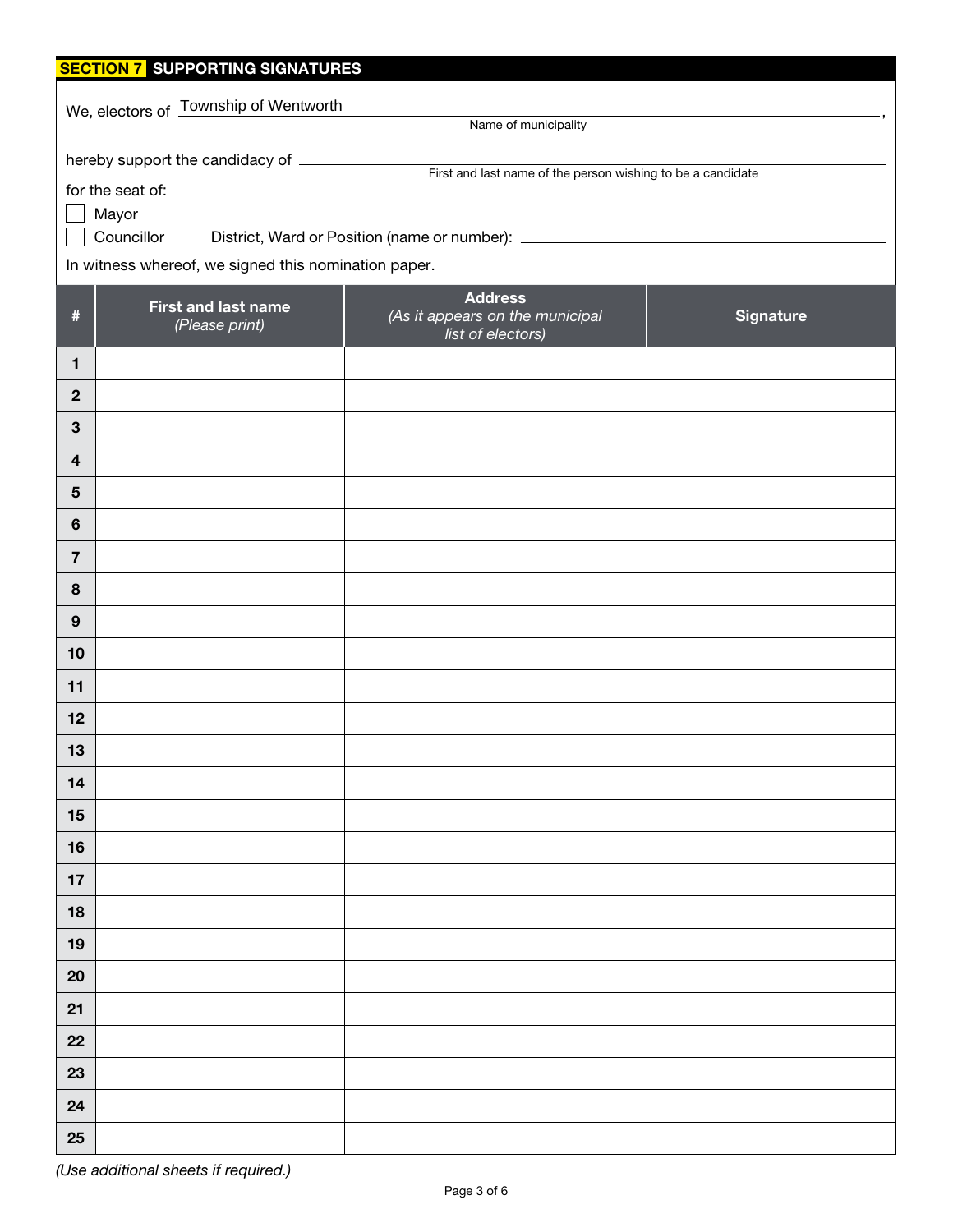### SECTION 8 DECLARATION OF THE PERSON WHO COLLECTED THE SUPPORTING SIGNATURES

I hereby declare that the persons who provided their signatures in section 7 did so in my presence, that they are known to me and that they are, to the best of my knowledge, electors of the municipality.

Signature of the person wishing to be a candidate (if this person collected supporting signatures):

Signature

Signature of the person designated in section 6 (if this person collected supporting signatures):

**Signature** 

### <mark>SECTION 9</mark> ACCEPTANCE OF THE FILING OF THE NOMINATION PAPER

| First and last name of the person authorized to accept the filing of a nomination paper                                                                      |               |             |         |  |  |
|--------------------------------------------------------------------------------------------------------------------------------------------------------------|---------------|-------------|---------|--|--|
| confirm that this nomination paper was filed in my office during the nomination period.                                                                      |               |             |         |  |  |
| 2 <sup>1</sup><br>accept the filing of this nomination paper in light of the fact that it is complete and was filed together<br>with the required documents. |               |             |         |  |  |
| Signature of the person authorized to accept the filing of the nomination papers:                                                                            |               |             |         |  |  |
| Signature                                                                                                                                                    |               |             |         |  |  |
| Title:                                                                                                                                                       | Date          | Time        |         |  |  |
|                                                                                                                                                              | Year<br>Month | Hour<br>Day | Minutes |  |  |

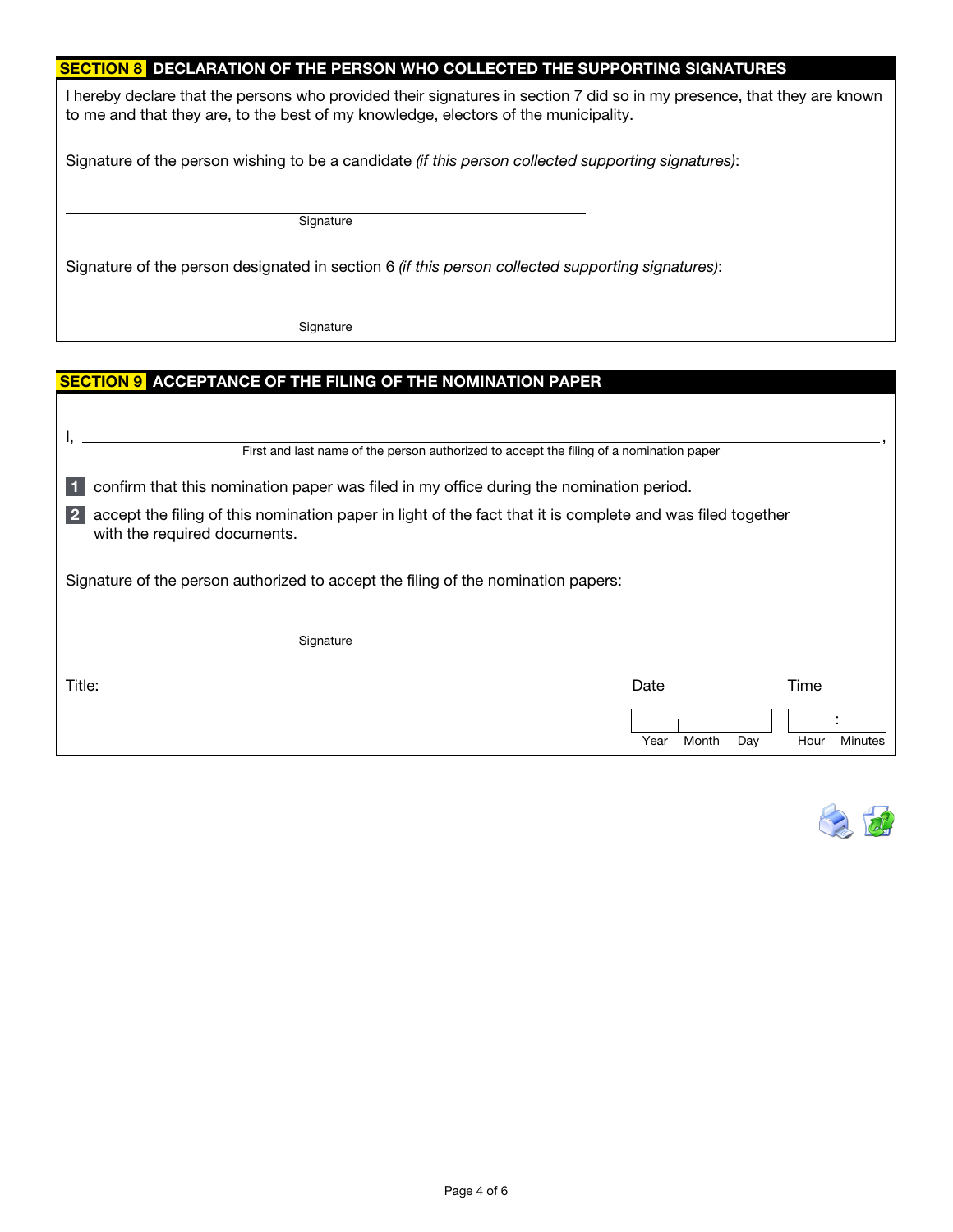### Conditions of eligibility

(sections 61 to 67 of the Act respecting elections and referendums in municipalities)

- 61. A person is eligible for office as a member of the council of a municipality if he is entitled to have his name entered on the list of electors of the municipality and if he has resided, continuously or not, in the territory of the municipality for at least the last 12 months on 1 September of the calendar year in which a general election is to be held.
- 62. The following persons are ineligible:
	- 1° judges of the courts of justice;
	- 2° the Chief Electoral Officer and the other members of the Commission de la représentation;
	- 3° ministers of the Government of Québec or of Canada;
	- 4° public servants, other than employees within the meaning of the Labour Code (chapter C-27), of the Ministère des Affaires municipales, des Régions et de l'Occupa[tion du territoi](http://www.legisquebec.gouv.qc.ca/fr/showDoc/cs/C-27?&digest=)re, or of any other department who are assigned to the Ministère des Affaires municipales, des Régions et de l'Occupation du territoire on a permanent basis;
	- 5° members and officers, other than employees within the meaning of the Labour Code, of the Commission municipale du Québec;
	- 6° criminal and penal prosecuting attorneys;
	- 7° (paragraph repealed);
	- 8° the Director of Criminal and Penal Prosecutions.
- 63. The following persons are also ineligible for office as members of the council of a municipality:
	- 1° the officers or employees of the municipality except those who provide their services to fight fires on an occasional basis and who are commonly called "volunteer firemen", except those hired by the municipality to act as first responders within the meaning of the Act respecting pre-hospital emergency services [\(chapter S-6.2\)](http://www.legisquebec.gouv.qc.ca/fr/showDoc/cs/S-6.2?&digest=) and except persons who are considered only for the purposes of the law to be officers or employees of the municipality;
		- 1.1° the officers or employees of a mandatary body of the municipality referred to in paragraph 1 or 2 of section 307;
	- 2° (paragraph repealed);
	- 3° the election officers of the municipality;
	- 4° the persons acting as official agents or official representatives of parties holding an authorization under Chapter XIII that is valid in respect of the municipality, their assistants and the persons acting as official agents and official representatives of independent candidates in the current election, except independent candidates who act in that capacity themselves.
- 64. Any person holding the office of leader of a party or any independent candidate at a previous election whose financial report or return of election expenses required under any of sections 408, 419, 479, 483.1, 484, 485 or 492 has not been transmitted within the prescribed time is ineligible until the report or return is transmitted.

Where the party no longer exists or the office of leader is vacant, the person who is ineligible under the first paragraph is the last holder of the office of leader of the party.

For the purposes of this section, the meaning of the word "leader" is the meaning given to that word in section 364.